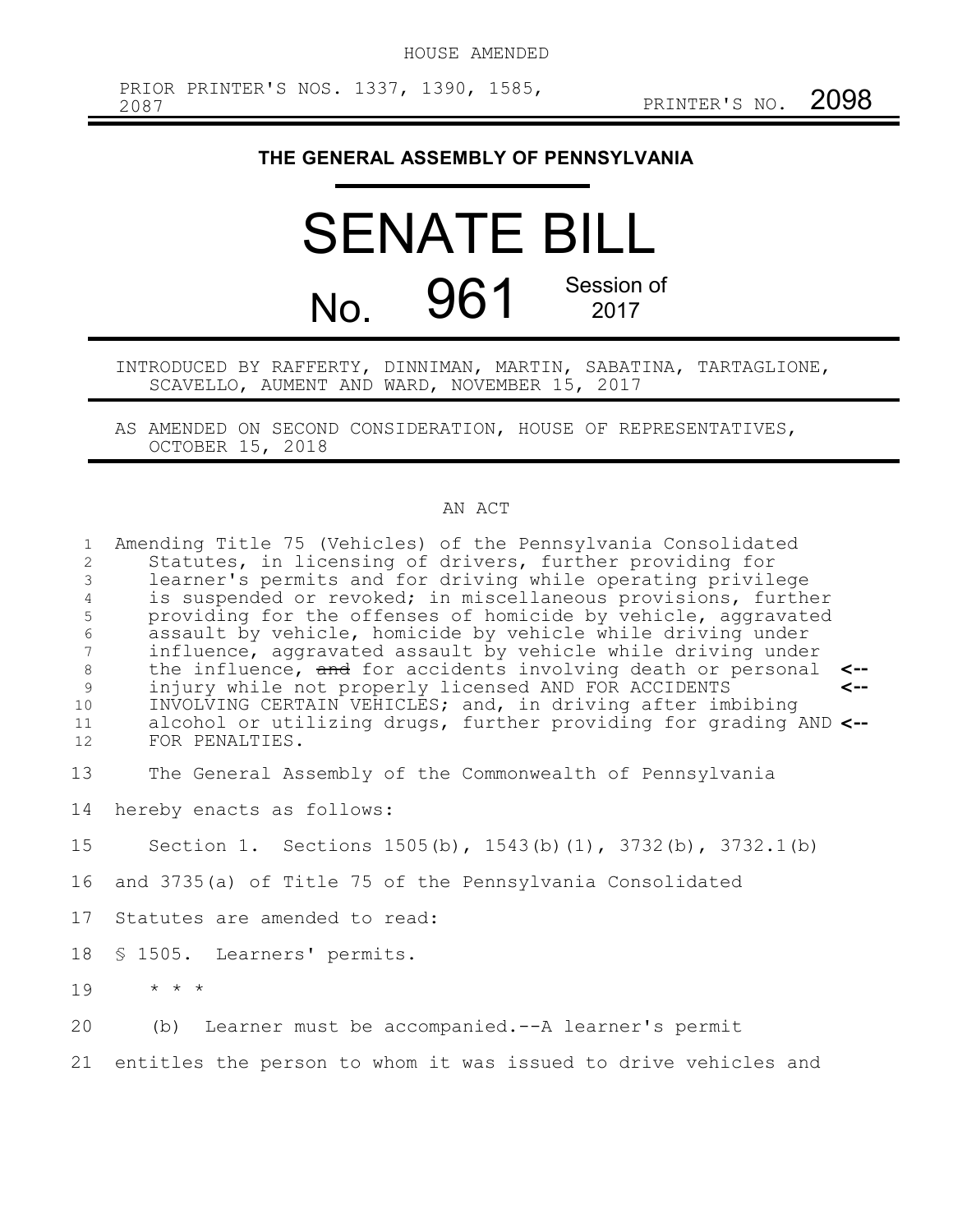combinations of vehicles of the class or classes specified, but only while the holder of the learner's permit is accompanied by and under the immediate supervision of a person who: 1 2 3

(1) is at least 21 years of age or, if the spouse of the learner's permit holder, is at least 18 years of age; or, if a parent, guardian or person in loco parentis of the learner's permit holder, is at least 18 years of age; 4 5 6 7

(2) is licensed to drive vehicles of the class then being driven by the holder of the learner's permit; [and] 8 9

(3) is actually occupying a seat beside the holder of the learner's permit unless the vehicle is a motorcycle $[.]$ ; and 10 11 12

(4) is not manifestly under the influence of alcohol or a controlled substance, except a controlled substance taken pursuant to a lawful order of a practitioner, DRUGS to the degree that the person may endanger themselves or others. **<-- <--** 13 14 15 16

\* \* \* 17

§ 1543. Driving while operating privilege is suspended or revoked. 18 19

\* \* \* 20

(b) Certain offenses.-- 21

(1) The following shall apply: 22

(i) A person who drives a motor vehicle on a highway or trafficway of this Commonwealth at a time when the person's operating privilege is suspended or revoked as a condition of acceptance of Accelerated Rehabilitative Disposition for a violation of section 3802 (relating to driving under influence of alcohol or controlled substance) or the former section 3731, because of a violation of section 1547(b)(1) (relating to suspension 23 24 25 26 27 28 29 30

20170SB0961PN2098 - 2 -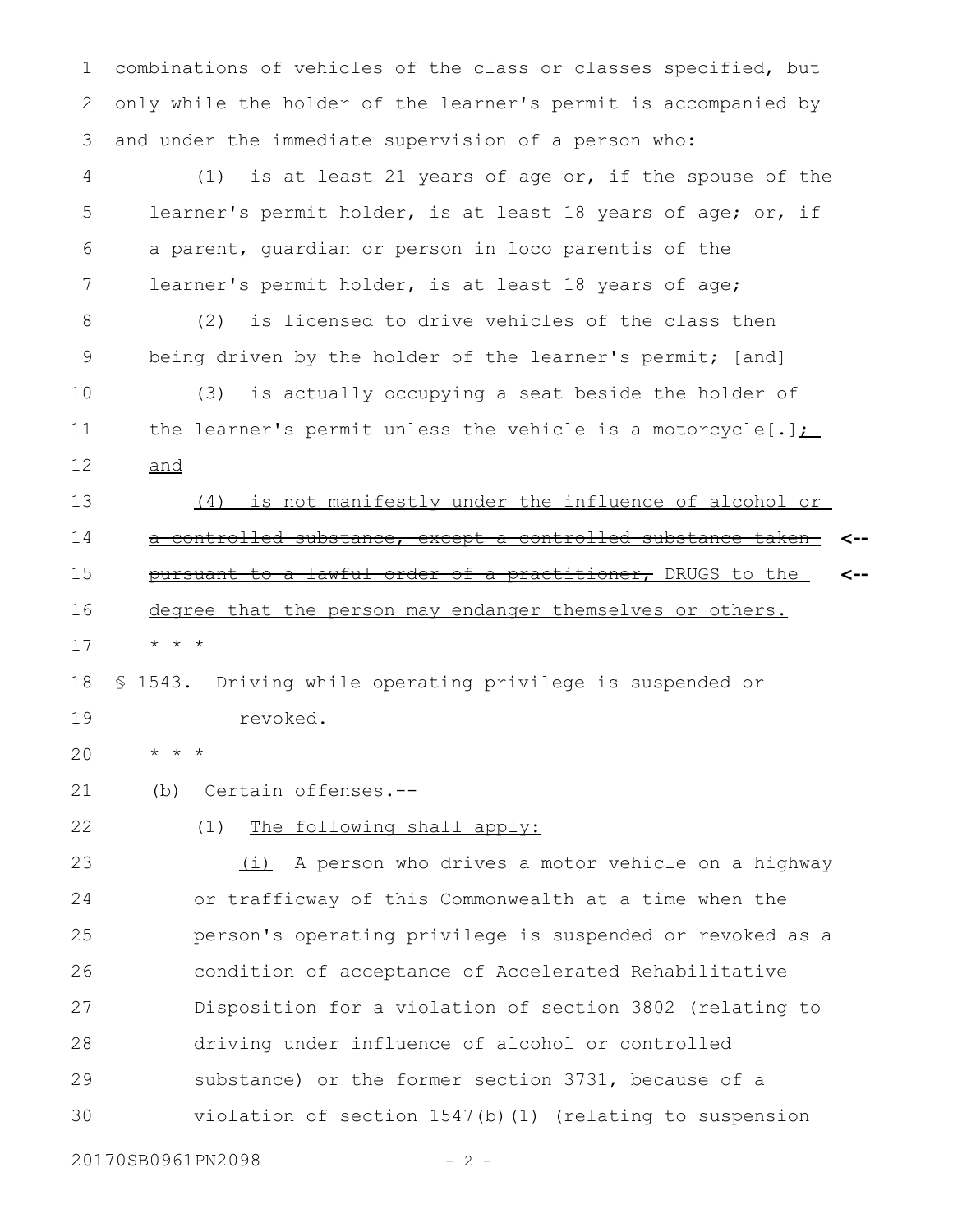for refusal) or 3802 or former section 3731 or is suspended under section 1581 (relating to Driver's License Compact) for an offense substantially similar to a violation of section 3802 or former section 3731 shall, upon a first conviction, be guilty of a summary offense and shall be sentenced to pay a fine of \$500 and to undergo imprisonment for a period of not less than 60 days nor more than 90 days. 1 2 3 4 5 6 7 8

(ii) A second violation of this paragraph shall constitute a summary offense and, upon conviction of this paragraph, a person shall be sentenced to pay a fine of \$1,000 and to undergo imprisonment for not less than 90 days. 9 10 11 12 13

(iii) A third or subsequent violation of this paragraph shall constitute a misdemeanor of the third degree and, upon conviction of this paragraph, a person shall be sentenced to pay a fine of \$2,500 and to undergo imprisonment for not less than six months. 14 15 16 17 18

\* \* \* 19

§ 3732. Homicide by vehicle. 20

\* \* \* 21

(b) Sentencing.-- 22

(1) In addition to any other penalty provided by law, a person convicted of a violation of subsection (a) may be sentenced to an additional term not to exceed five years' confinement if at trial the prosecution proves beyond a reasonable doubt that the offense occurred in an active work zone. 23 24 25 26 27 28

(1.1) In addition to any other penalty provided by law, a person convicted of a violation of subsection (a) [as the 29 30

20170SB0961PN2098 - 3 -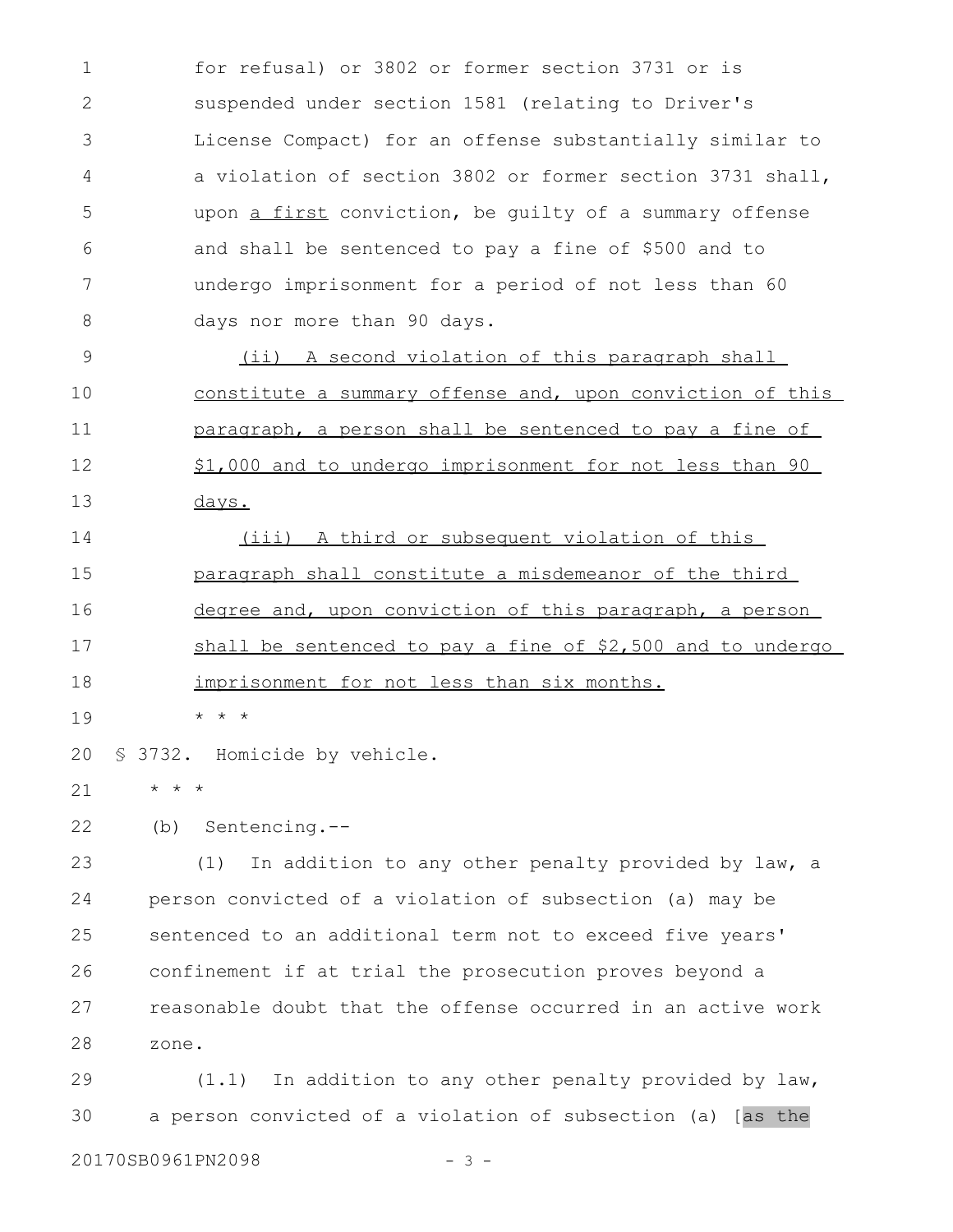result of a violation of section] who is also convicted of a violation of section 1501 (relating to drivers required to be licensed), 1543 (relating to driving while operating privilege is suspended or revoked), 3316 (relating to prohibiting text-based communications), 3325 (relating to duty of driver on approach of emergency vehicle) or 3327 (relating to duty of driver in emergency response areas) [and who is convicted of violating section 3316, 3325 or 3327] may be sentenced to an additional term not to exceed five years' confinement [when the violation resulted in death]. 1 2 3 4 5 6 7 8 9 10

(2) The prosecution must indicate intent to proceed under this section in the indictment or information which commences the prosecution. 11 12 13

(3) The Pennsylvania Commission on Sentencing, pursuant to 42 Pa.C.S. § 2154 (relating to adoption of guidelines for sentencing), shall provide for a sentencing enhancement for an offense under this section when the violation occurred in an active work zone or [was the result of a violation of section] the individual was also convicted of a violation of section 1501, 1543, 3316, 3325 or 3327. 14 15 16 17 18 19 20

§ 3732.1. Aggravated assault by vehicle. 21

\* \* \* 22

(b) Sentencing.-- 23

(1) In addition to any other penalty provided by law, a person convicted of a violation of subsection (a) may be sentenced to an additional term not to exceed two years' confinement if at trial the prosecution proves beyond a reasonable doubt that the offense occurred in an active work zone. 24 25 26 27 28 29

(2) In addition to any other penalty provided by law, a 20170SB0961PN2098 - 4 - 30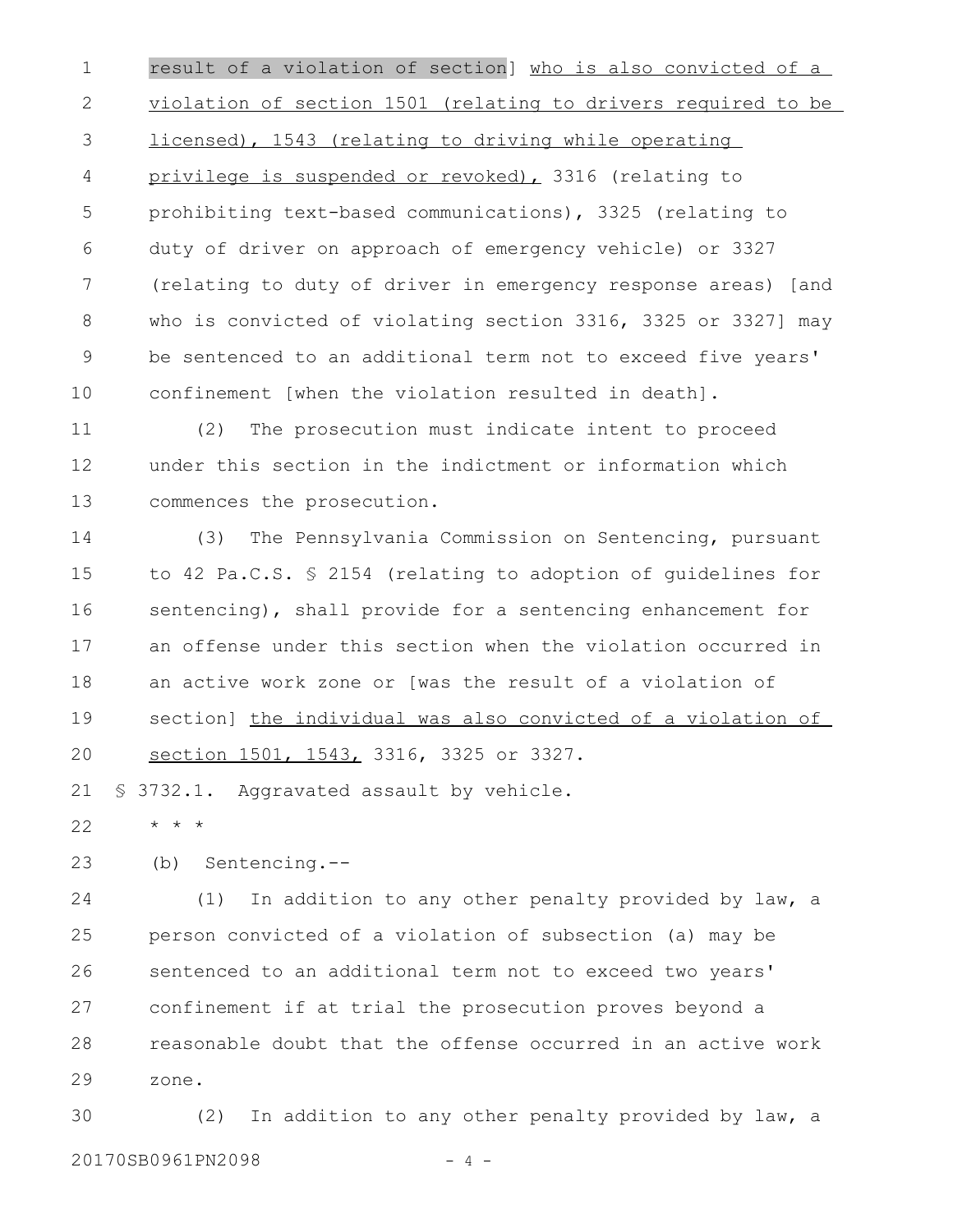person convicted of a violation of subsection (a) [as the result of a violation of section] who is also convicted of a violation of section 1501 (relating to drivers required to be licensed), 1543 (relating to driving while operating privilege is suspended or revoked), 3316 (relating to prohibiting text-based communications), 3325 (relating to duty of driver on approach of emergency vehicle) or 3327 (relating to duty of driver in emergency response areas) [and who is convicted of violating section 3316, 3325 or 3327] may be sentenced to an additional term not to exceed two years' confinement [when the violation resulted in serious bodily injury]. 1 2 3 4 5 6 7 8 9 10 11 12

(3) The prosecution must indicate intent to proceed under this section in the indictment or information which commences the prosecution. 13 14 15

(4) The Pennsylvania Commission on Sentencing, under 42 Pa.C.S. § 2154 (relating to adoption of guidelines for sentencing), shall provide for a sentencing enhancement for an offense under this section when the violation occurred in an active work zone or [was the result of a violation of section] the individual was also convicted of a violation of section 1501, 1543, 3316, 3325 or 3327. 16 17 18 19 20 21 22

§ 3735. Homicide by vehicle while driving under influence. (a) Offense defined.--[Any person who unintentionally causes 23 24

the death of another person as the result of a violation of section 3802 (relating to driving under influence of alcohol or controlled substance) and who is convicted of violating section 25 26 27

3802 is guilty of a felony of the second degree when the violation is the cause of death and the sentencing court shall order the person to serve a minimum term of imprisonment of not 28 29 30

20170SB0961PN2098 - 5 -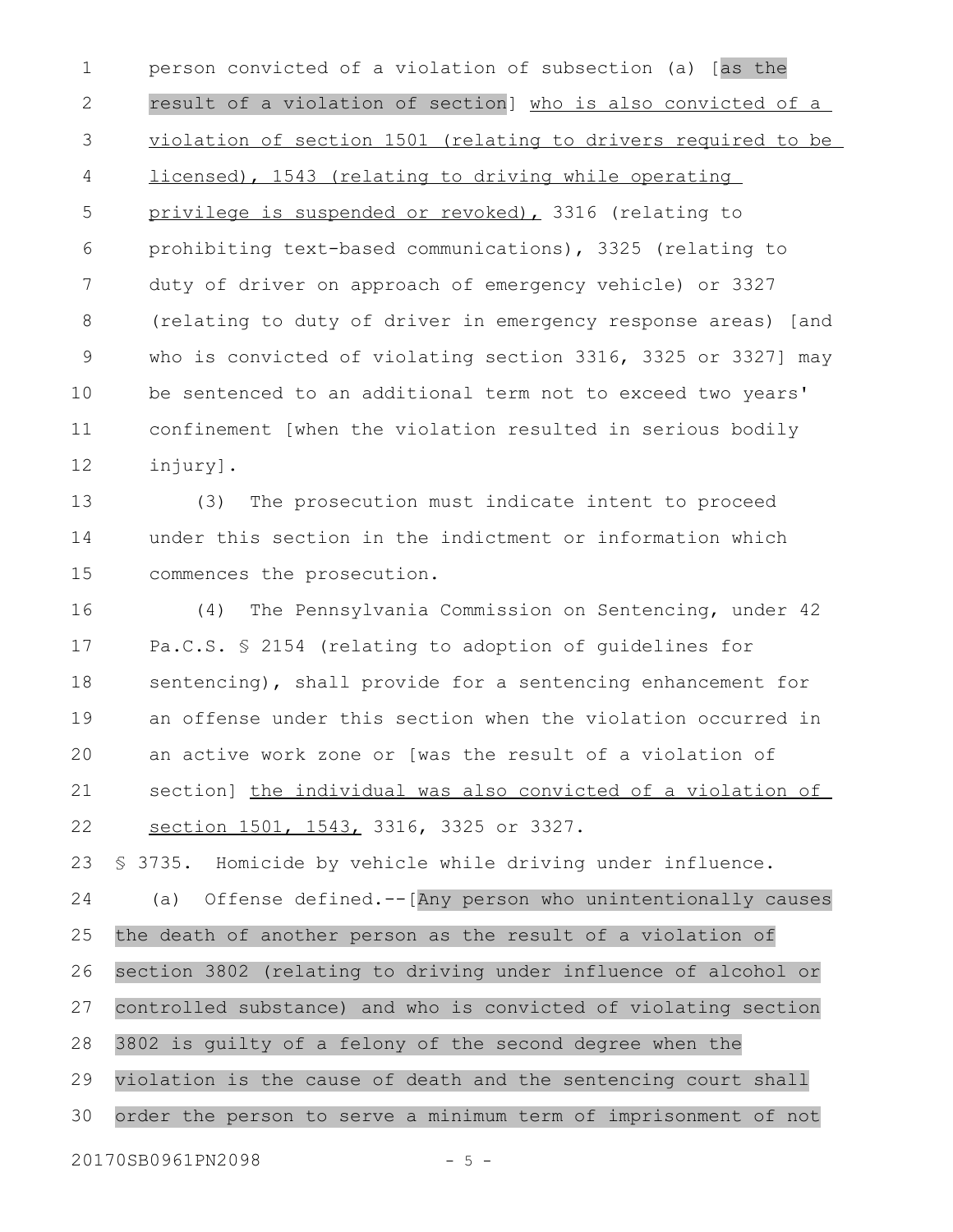| $\mathbf 1$   | less than three years. A consecutive three-year term of          |
|---------------|------------------------------------------------------------------|
| $\mathbf{2}$  | imprisonment shall be imposed for each victim whose death is the |
| $\mathcal{S}$ | result of the violation of section 3802.]                        |
| 4             | (1) A person who unintentionally causes the death of             |
| 5             | another person as the result of a violation of section 3802      |
| 6             | (relating to driving under influence of alcohol or controlled    |
| 7             | substance) and who is convicted of violating section 3802:       |
| 8             | (i)<br>is guilty of a felony of the second degree; or            |
| 9             | (ii) is quilty of a felony of the first degree if,               |
| 10            | before sentencing on the present violation, the person           |
| 11            | has incurred a conviction, adjudication of delinquency,          |
| 12            | juvenile consent decree, acceptance of Accelerated               |
| 13            | Rehabilitative Disposition or other form of preliminary          |
| 14            | disposition for any of the following:                            |
| 15            | (A) An offense under section 3802.                               |
| 16            | An offense under former section 3731<br>(B)                      |
| 17            | Inclating to driving under influence of alcohol or               |
| 18            | controlled substance).                                           |
| 19            | (C) An offense which constitutes a felony under                  |
| 20            | this subchapter.                                                 |
| 21            | (D) An offense substantially similar to an                       |
| 22            | offense under clause (A), (B) or (C) in another                  |
| 23            | jurisdiction.                                                    |
| 24            | (E) Any combination of the offenses under clause                 |
| 25            | $(A)$ , $(B)$ , $(C)$ or $(D)$ .                                 |
| 26            | The sentencing court shall order a person convicted<br>(2)       |
| 27            | under paragraph (1) (i) to serve a minimum term of               |
| 28            | imprisonment of not less than three years. A consecutive         |
| 29            | three-year term of imprisonment shall be imposed for each        |
| 30            | victim whose death is the result of a violation of section       |
|               |                                                                  |

20170SB0961PN2098 - 6 -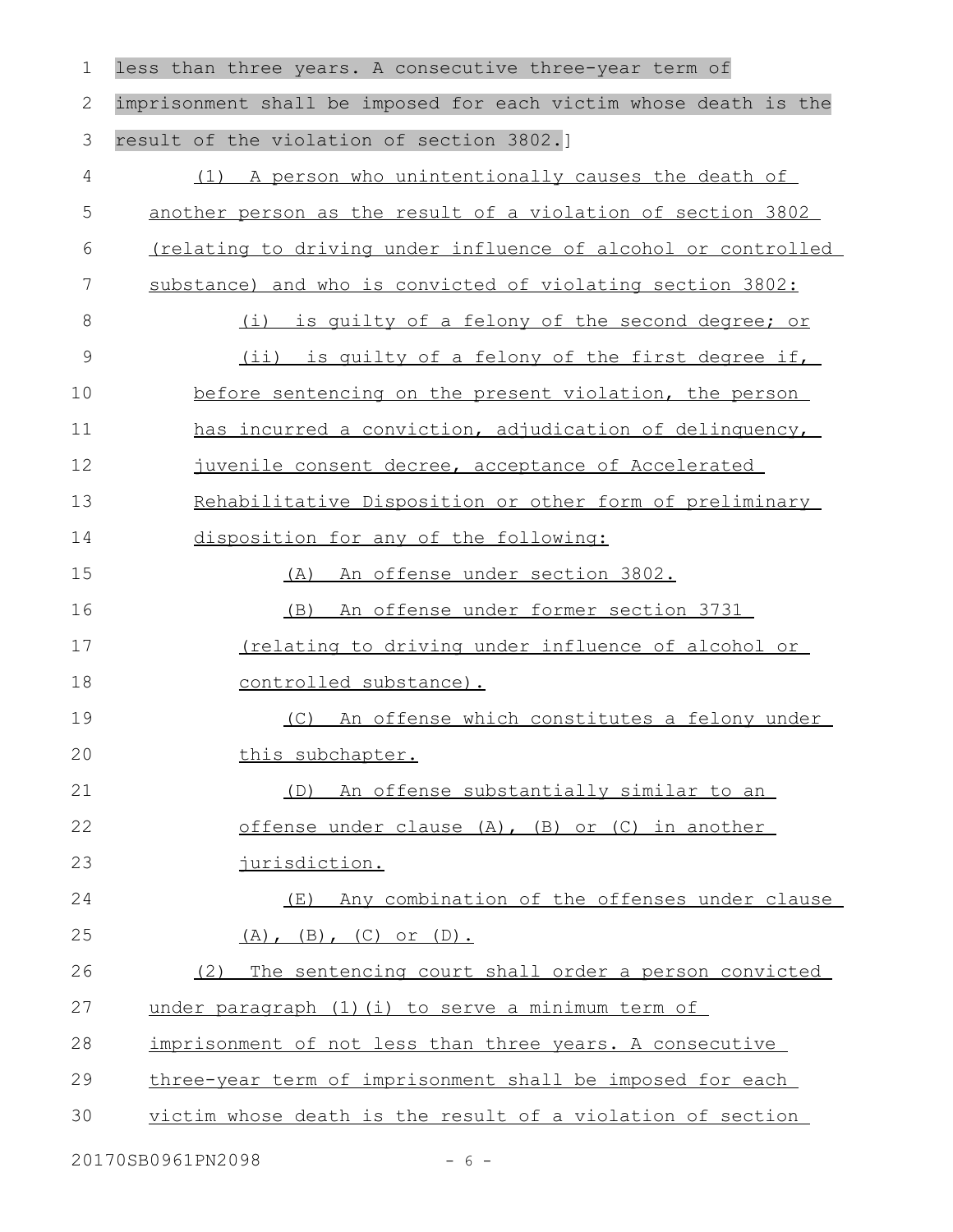3802. 1

| $\mathbf{2}$  | The sentencing court shall order a person convicted<br>(3)              |
|---------------|-------------------------------------------------------------------------|
| 3             | under paragraph (1) (ii) to serve a minimum term of                     |
| 4             | imprisonment of:                                                        |
| 5             | (i) Not less than five years if, before sentencing                      |
| 6             | on the present violation, the person has one prior                      |
| 7             | conviction, adjudication of delinquency, juvenile consent               |
| 8             | decree, acceptance of accelerated rehabilitative                        |
| $\mathcal{G}$ | disposition or other form of preliminary disposition for                |
| 10            | <u>any of the offenses listed under paragraph (1)(ii)(A),</u>           |
| 11            | (B), (C), (D) or (E). A consecutive five-year term of                   |
| 12            | imprisonment shall be imposed for each victim whose death               |
| 13            | is the result of a violation of section 3802.                           |
| 14            | (ii) Not less than seven years if, before sentencing                    |
| 15            | on the present violation, the person has incurred at                    |
| 16            | least two prior convictions, adjudications of                           |
| 17            | delinquency, juvenile consent decrees, acceptances of                   |
| 18            | Accelerated Rehabilitative Disposition or other forms of                |
| 19            | preliminary disposition for any of the offenses listed                  |
| 20            | under paragraph $(1)$ $(ii)$ $(A)$ , $(B)$ , $(C)$ , $(D)$ or $(E)$ . A |
| 21            | consecutive seven-year term of imprisonment shall be                    |
| 22            | imposed for each victim whose death is the result of a                  |
| 23            | <u>violation of section 3802.</u>                                       |
| 24            | $\star$ $\star$ $\star$                                                 |
| 25            | Section 2. Section 3735.1 of Title 75 is amended by adding a            |
| 26            | subsection to read:                                                     |
| 27            | \$ 3735.1. Aggravated assault by vehicle while driving under the        |
| 28            | influence.                                                              |
| 29            | $\star$ $\star$ $\star$                                                 |
| 30            | Sentencing.--In addition to any other penalty provided<br>(a.1)         |
|               | 20170SB0961PN2098<br>$-7-$                                              |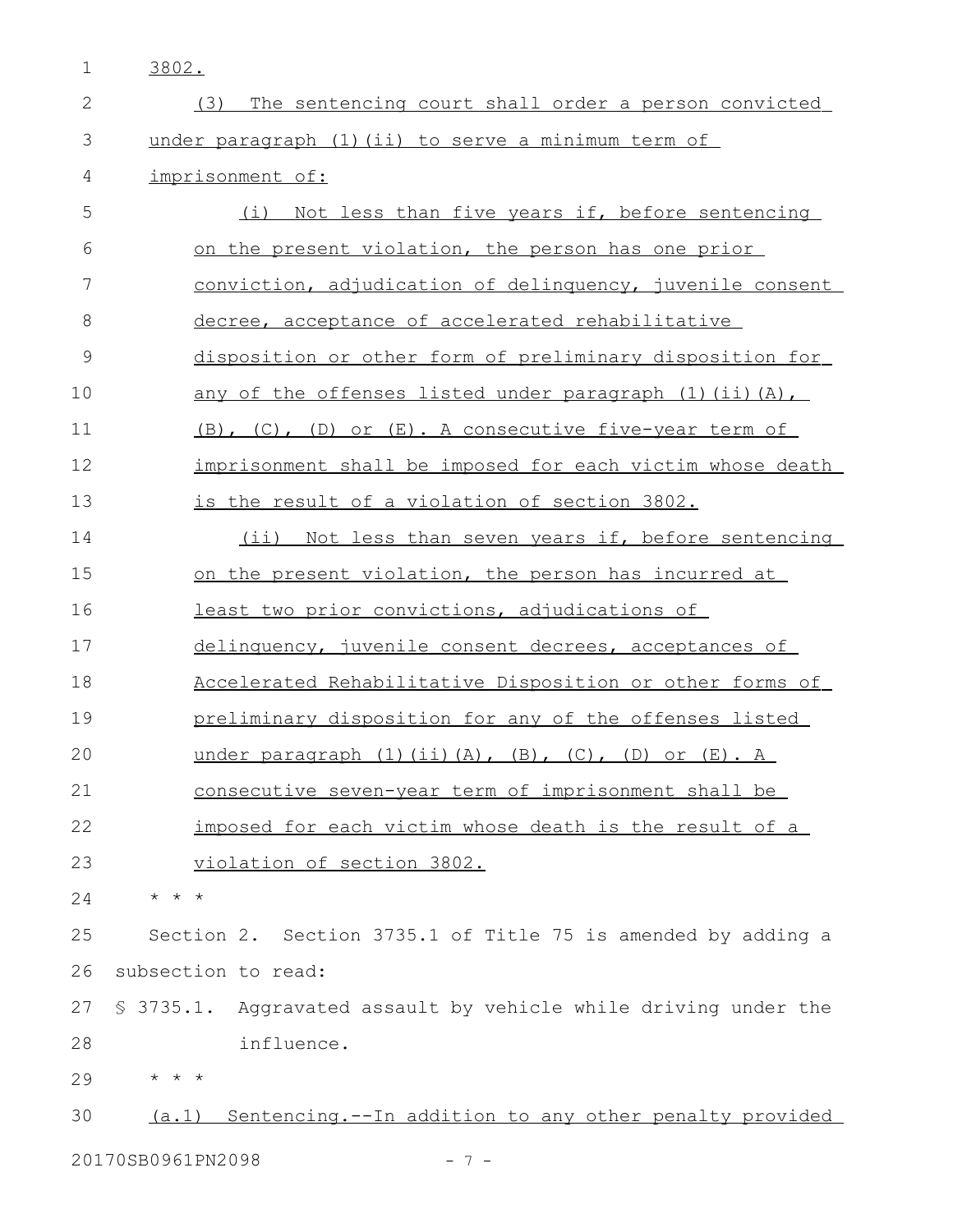| 1  | by law, a person convicted of a violation of subsection (a) and        |
|----|------------------------------------------------------------------------|
| 2  | <u>a violation of section 1501 (relating to drivers required to be</u> |
| 3  | licensed) or 1543 (relating to driving while operating privilege       |
| 4  | is suspended or revoked) when committed at the same time and           |
| 5  | place may be sentenced to an additional term not to exceed two         |
| 6  | years' confinement.                                                    |
| 7  | Section 3. Sections 3742.1 and 3803, 3756, 3803 AND 3804 (E)           |
| 8  | (2) (II) of Title 75 are amended to read:                              |
| 9  | \$ 3742.1. Accidents involving death or personal injury while          |
| 10 | not properly licensed.                                                 |
| 11 | Offense defined.--A person whose operating privilege was<br>(a)        |
| 12 | disqualified, canceled, recalled, revoked or suspended and not         |
| 13 | restored or who does not hold a valid driver's license and             |
| 14 | applicable endorsements for the type and class of vehicle being        |
| 15 | operated commits an offense under this section if the person was       |
| 16 | the driver of any vehicle and [caused an accident resulting in         |
| 17 | injury or death of any person.]:                                       |
| 18 | caused an accident resulting in injury or death of a<br>(1)            |
| 19 | person; or                                                             |
| 20 | (2) ACTING WITH NEGLIGENCE, was involved in an THAT                    |
| 21 | CONTRIBUTED TO CAUSING THE accident resulting in injury or             |
| 22 | death of a person.                                                     |
| 23 | Penalties.--<br>(b)                                                    |
| 24 | Except as otherwise provided in this section, any<br>(1)               |
| 25 | person violating subsection [(a)] (a) (1) commits a                    |
| 26 | misdemeanor of the second degree.                                      |
| 27 | If the victim suffers serious bodily injury or<br>(2)                  |
| 28 | death, any person violating subsection [(a)] (a) (1) commits a         |
| 29 | felony of the third degree.                                            |
| 30 | A person violating subsection (a) (2) resulting in<br>(2.1)            |

20170SB0961PN2098 - 8 -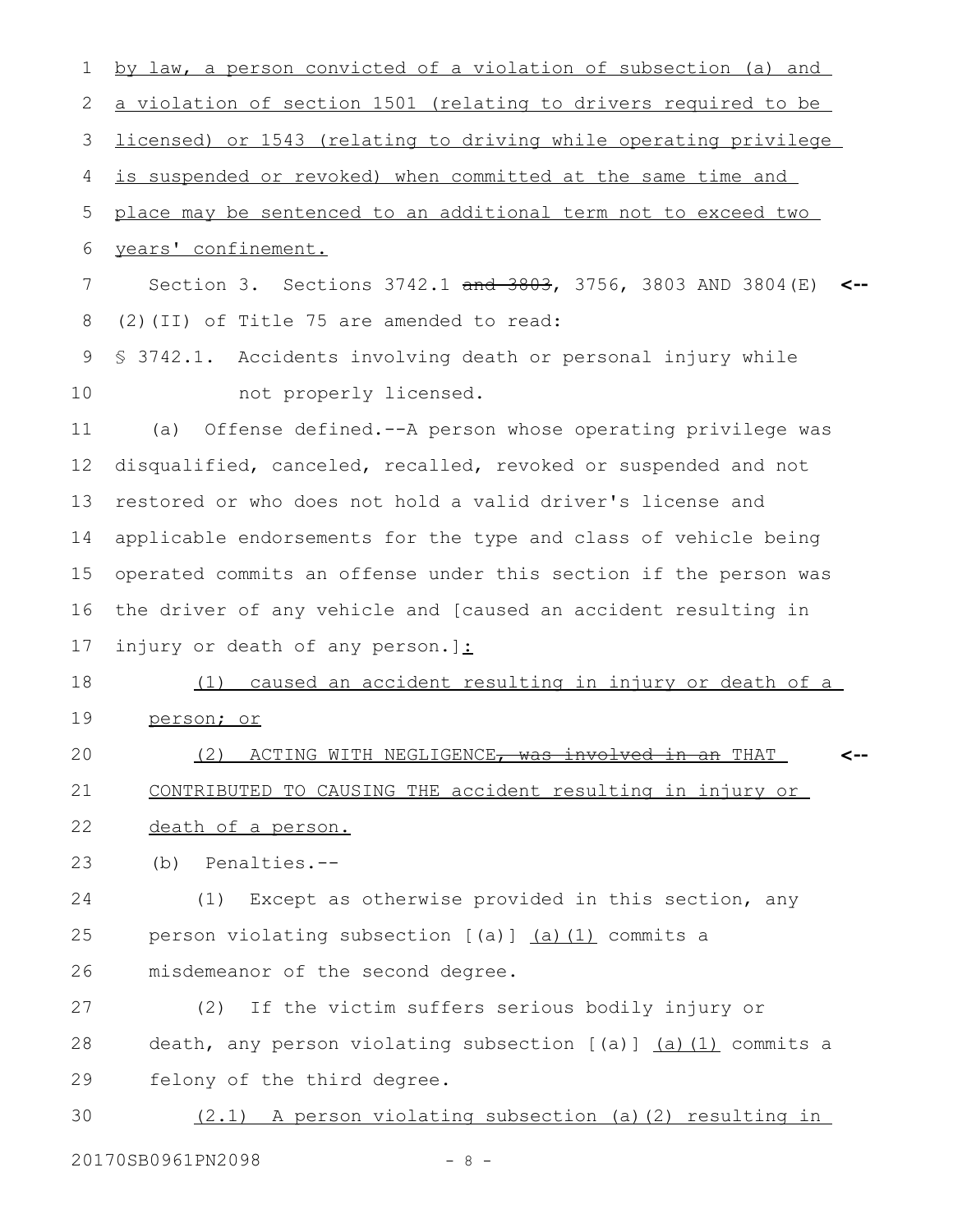the serious bodily injury of a person commits a misdemeanor 1

of the third degree. 2

 $(2.2)$  A person violating subsection (a)(2) resulting in the death of a person commits a misdemeanor of the second degree. 3 4 5

(3) Any motor vehicle, as defined in section 102 (relating to definitions), used in the commission of an offense under this section may be deemed contraband and forfeited in accordance with the provisions set forth in 18 Pa.C.S. § 6501(d) (relating to scattering rubbish). § 3756. [ACCIDENTS INVOLVING CERTAIN VEHICLES] POST-ACCIDENT **<--** 6 7 8 9 10 11

12

TESTING.

[(A) TESTING REQUIREMENT.--A POLICE OFFICER INVESTIGATING AN ACCIDENT INVOLVING A MOTOR CARRIER VEHICLE, BUS, SCHOOL BUS OR A VEHICLE TRANSPORTING HAZARDOUS MATERIALS REQUIRED TO BE PLACARDED BY DEPARTMENT REGULATIONS AND REQUIRED TO BE INVESTIGATED UNDER THIS SUBCHAPTER SHALL REQUEST THAT THE DRIVER OF THE VEHICLE SUBMIT TO TESTING FOR ALCOHOL AND CONTROLLED SUBSTANCES. COSTS FOR TESTING UNDER THIS SECTION SHALL BE BORNE BY THE DRIVER'S EMPLOYER. 13 14 15 16 17 18 19 20

(B) PENALTY.--A DRIVER WHO REFUSES TO SUBMIT TO ALCOHOL OR CONTROLLED SUBSTANCES TESTING UNDER THIS SECTION COMMITS A SUMMARY OFFENSE AND SHALL, UPON CONVICTION, BE SENTENCED TO PAY A FINE OF UP TO \$200.] THE DEPARTMENT SHALL PROMULGATE REGULATIONS CONSISTENT WITH 49 CFR 382.303 (RELATING TO POST-21 22 23 24 25

ACCIDENT TESTING). 26

§ 3803. Grading. 27

(a) Basic offenses.--Except as provided in subsection (b): (1) An individual who violates section 3802(a) (relating to driving under influence of alcohol or controlled 28 29 30

20170SB0961PN2098 - 9 -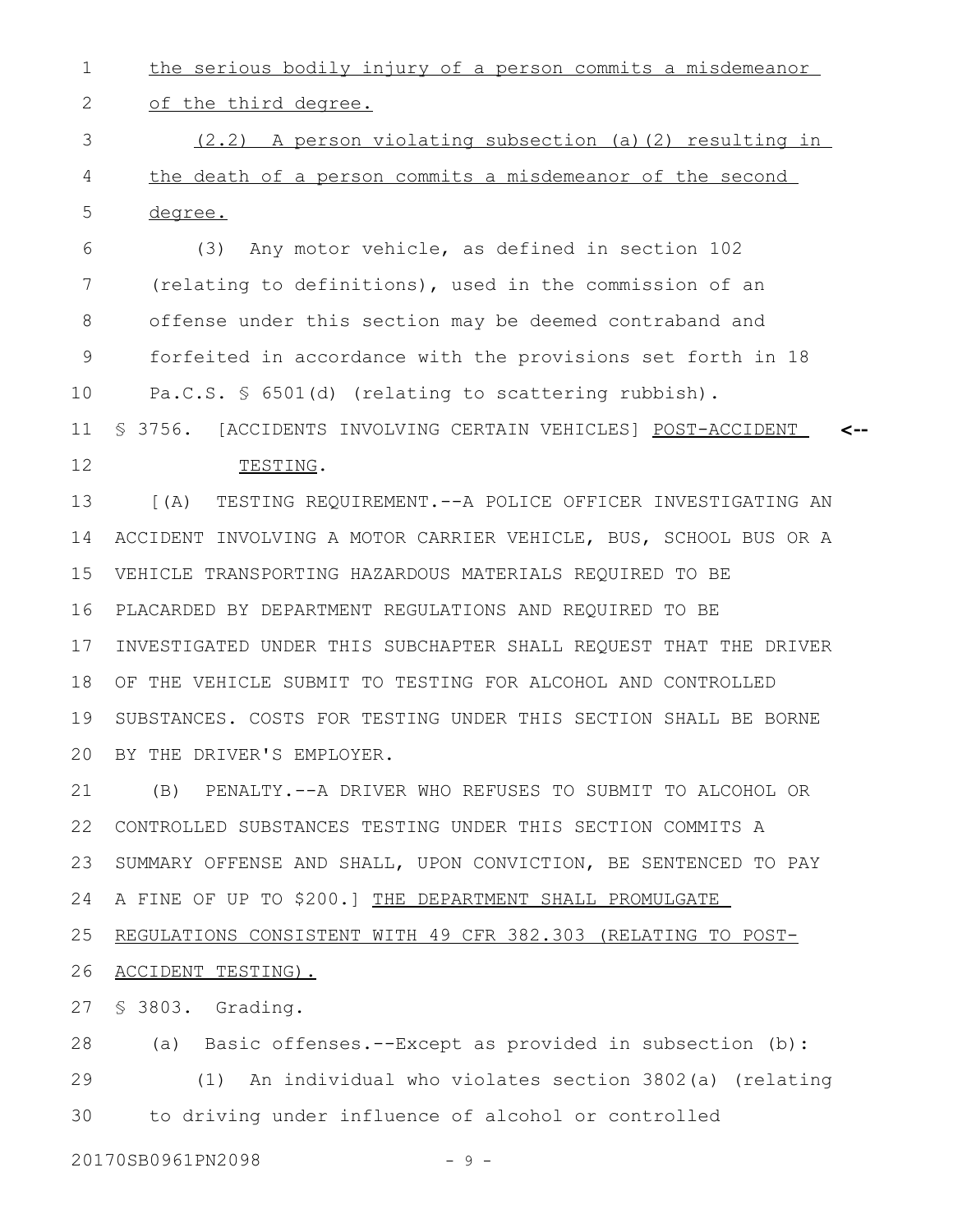1 substance) and has  $f$ no more than $f$  one prior offense commits a <-misdemeanor for which the individual may be sentenced to a term of imprisonment of not more than six months and to pay a fine under section 3804 (relating to penalties). 2 3 4

(2) An individual who violates section 3802(a) and has [more than one prior offense] two prior offenses commits a misdemeanor of the second degree. 5 6 7

(3) An individual who violates section 3802 and has three or more prior offenses or has previously been convicted of a violation of section 3735 (relating to homicide by vehicle while driving under influence) commits a felony of the third degree. 8 9 10 11 12

(b) Other offenses.-- 13

(1) An individual who violates section 3802(a)(1) where there was an accident resulting in bodily injury, serious bodily injury or death of any person or in damage to a vehicle or other property, or who violates section 3802(b), (e) or (f) and who has [no more than] one prior offense commits a misdemeanor for which the individual may be sentenced to a term of imprisonment of not more than six months and to pay a fine under section 3804. 14 15 16 17 18 19 20 21

(2) An individual who violates section 3802(a)(1) where the individual refused testing of [blood or] breath or chemical testing pursuant to a valid search warrant, court order or any other basis permissible by the Constitution of the United States and the Constitution of Pennsylvania, or who violates section 3802(c) or (d) and who has no prior offenses commits a misdemeanor for which the individual may be sentenced to a term of imprisonment of not more than six months and to pay a fine under section 3804. 22 23 24 25 26 27 28 29 30

20170SB0961PN2098 - 10 -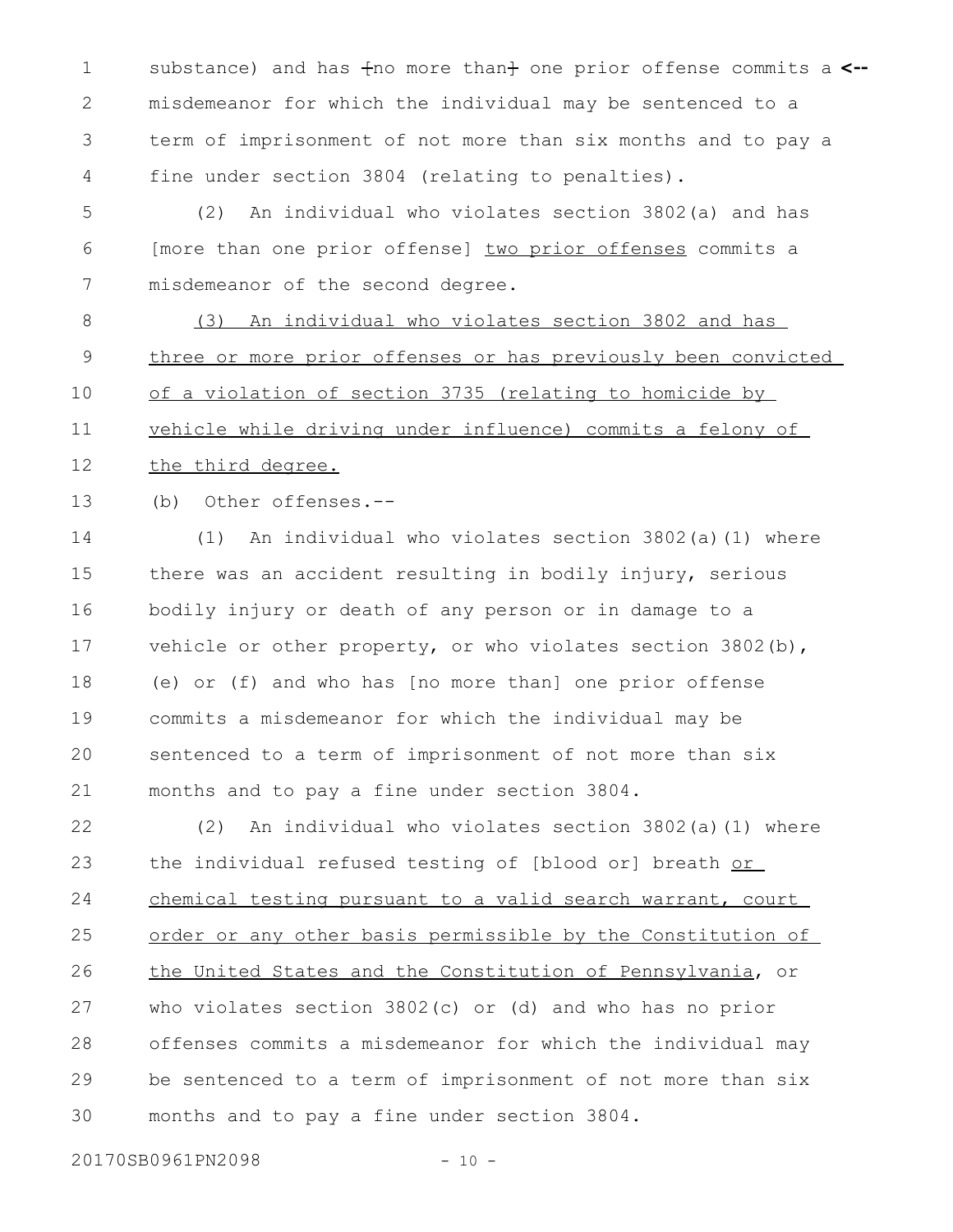(3) An individual who violates section 3802(a)(1) where there was an accident resulting in bodily injury, serious bodily injury or death of any person or in damage to a vehicle or other property, or who violates section 3802(b), (e) or (f) and who has [more than one prior offense] two prior offenses commits a misdemeanor of the first degree. 1 2 3 4 5 6

(4) An individual who violates section 3802(a)(1) where the individual refused testing of [blood or] breath or chemical testing pursuant to a valid search warrant, court order or any other basis permissible by the Constitution of the United States and the Constitution of Pennsylvania, or who violates section 3802(c) or (d) and who has one [or more] prior [offenses] offense commits a misdemeanor of the first degree. 7 8 9 10 11 12 13 14

(4.1) An individual who violates section 3802(a)(1) where the individual refused testing of breath or chemical testing pursuant to a valid search warrant, court order or any other basis permissible by the Constitution of the United States and the Constitution of Pennsylvania, or who violates section 3802(c) or (d) and who has two or more prior offenses commits a felony of the third degree. 15 16 17 18 19 20 21

(5) An individual who violates section 3802 where a minor under 18 years of age was an occupant in the vehicle when the violation occurred commits **[**a misdemeanor of the first degree.**]**: **<-- <--** 22 23 24 25

(I) A MISDEMEANOR OF THE FIRST DEGREE IF THE INDIVIDUAL HAS NO MORE THAN ONE PRIOR OFFENSE. (II) A FELONY OF THE THIRD DEGREE IF THE INDIVIDUAL HAS TWO OR MORE PRIOR OFFENSES. 26 27 28 29

§ 3804. PENALTIES. 30

20170SB0961PN2098 - 11 -